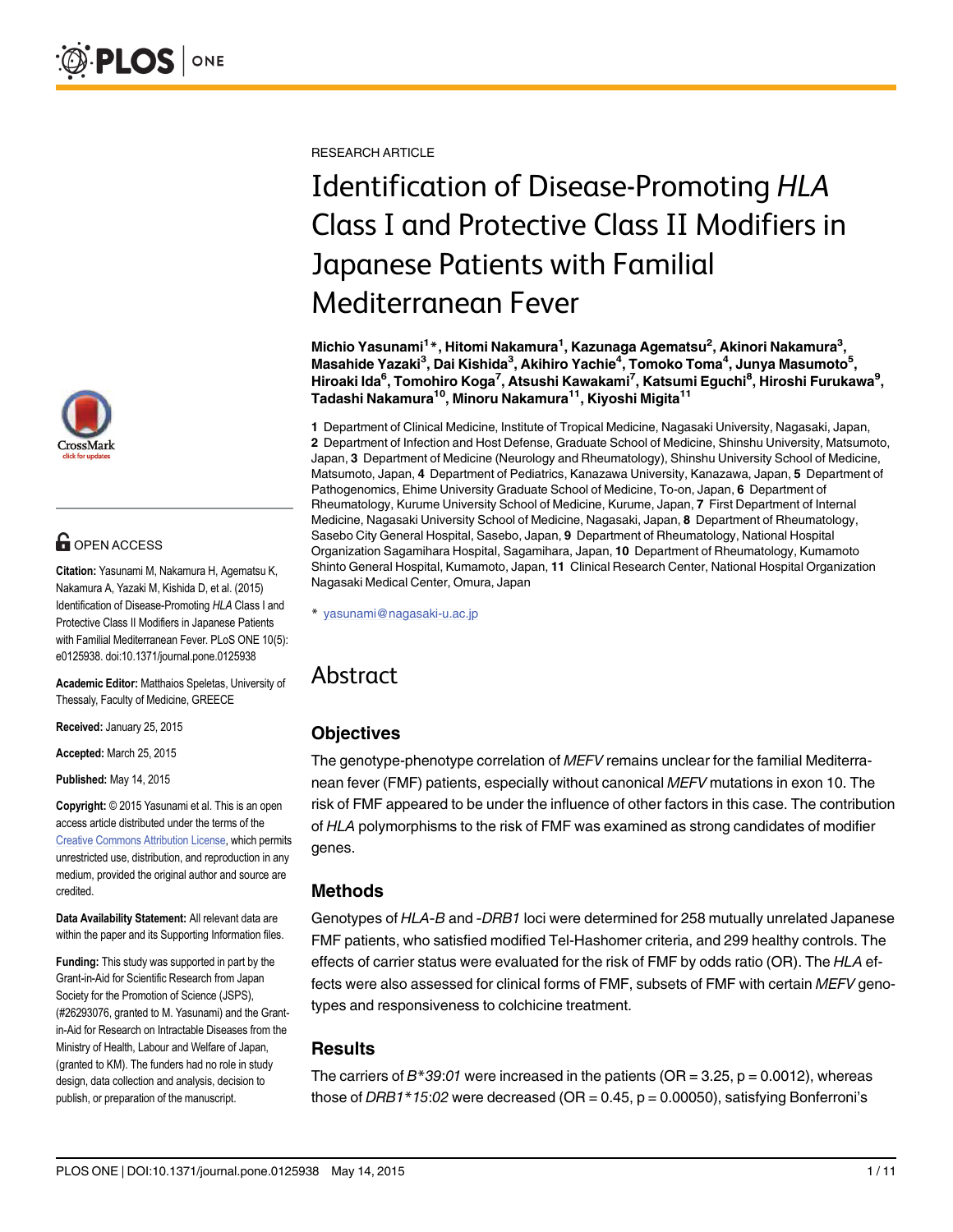<span id="page-1-0"></span>

Competing Interests: The authors have declared that no competing interests exist.

correction for multiple statistical tests ( $n = 28$ ,  $p < 0.00179$ ). The protective effect of DRB1\*15:02 was completely disappeared in the co-existence of  $B*40:01$ . The HLA effects were generally augmented in the patients without a canonical MEFV variant allele M694I, in accordance with the notion that the lower penetrance of the mutations is owing to the larger contribution of modifier genes in the pathogenesis, with a few exceptions. Further, 42.9% of 14 colchicine-resistant patients and 13.5% of 156 colchicine-responders possessed  $B*35:01$  allele, giving OR of 4.82 (p = 0.0041).

#### **Conclusions**

The differential effects of HLA class I and class II polymorphisms were identified for Japanese FMF even in those with high-penetrance MEFV mutations.

## Introduction

Familial Mediterranean fever (FMF) has been considered to be an autosomal recessive trait which is characterized by self-limiting recurrent fever and serositis (OMIM #249100),[[1](#page-8-0)] and categorized to an autoinflammatory disease.[[2](#page-8-0)]  $MEFV$ , which was identified as the responsible gene for FMF, encodes cytosolic protein pyrin (also known as marenostrin) which regulates the activity of NLRP3 inflammasome.[[3](#page-8-0)] Two hundred and ninety six sequence variants in MEFV gene have been registered to "Infevers" database ([http://fmf.igh.cnrs.fr/ISSAID/](http://fmf.igh.cnrs.fr/ISSAID/infevers/) [infevers/](http://fmf.igh.cnrs.fr/ISSAID/infevers/)) as of September 1st, 2014, including hot spots for pathogenic amino acid substitutions in the C-terminus region of the protein. Recently, dominant form (OMIM #134610) of the disease was reported,[\[4](#page-8-0)] and overlapping and continuum to other autoinflammatory diseases were proposed.[[5\]](#page-8-0) We performed a nation-wide surveillance of FMF in Japan and found that only M694I is commonly identified among hot spot mutations in the exon 10, homozygotes of which comprise as many as 10% of Japanese FMF.[\[6](#page-8-0)] We also noticed that more than one third of the patients did not carry two copies of pathological mutations in their MEFV gene.[[6\]](#page-8-0) It is possible that the indistinct genotype-phenotype correlation observed in Japanese FMF is owing to the effect of modifier genes. Genes in the HLA region are candidates for the modifier genes because they are involved in various inflammatory diseases such as ankylosing spondylitis,[\[7\]](#page-8-0) rheumatoid arthritis,[[8\]](#page-8-0) and Behçet's disease.[[9\]](#page-9-0)

In the present study, we examined the effect of carrier status of HLA-B and-DRB1 alleles on FMF by the comparison of the frequencies between patients and non-disease control individuals by employing the probands of FMF pedigree and sporadic FMF cases who were captured by our previous national surveillance study.[[6\]](#page-8-0) HLA effects on clinical forms of FMF, subsets of FMF with certain MEFV genotypes and poor responders to colchicine treatment were also evaluated.

## Methods

#### Study population

Blood samples were donated by the probands of FMF pedigree or sporadic cases of FMF, who satisfied the modified Tel-Hashomer criteria for FMF with either "typical" or "incomplete" attacks,[[10](#page-9-0)] after the acquisition of written informed consent from each patient. Information about clinical feature was reported by health care providers participated to national surveillance study in Japan as reported previously;  $[6]$  in brief, epidemiological data (including gender,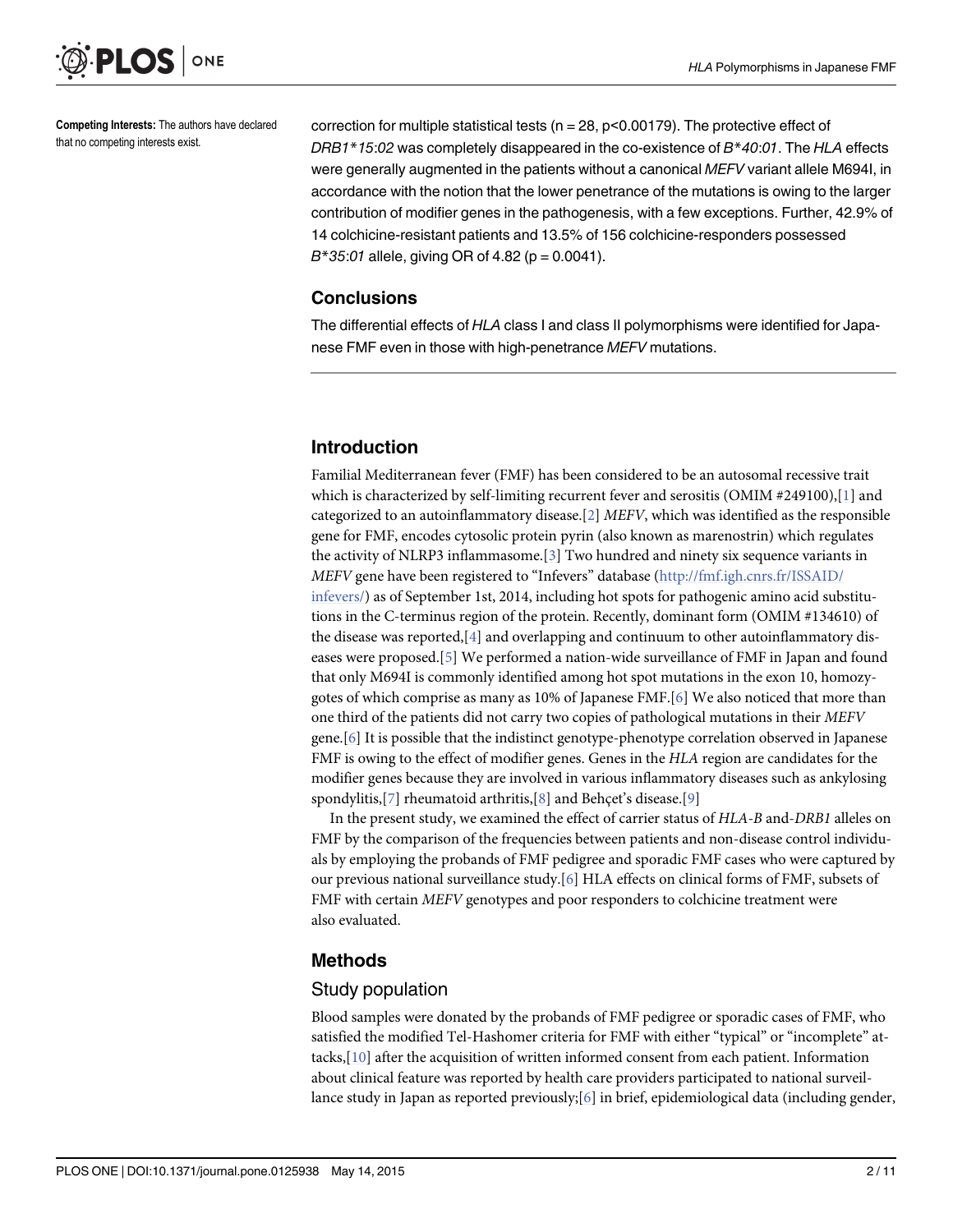<span id="page-2-0"></span>consanguinity of parents, familial history and age of onset of inflammation signs) and major clinical data (including fever, thoracic, abdominal, articular, cutaneous signs, duration and frequency of episodes, presence of amyloidosis, and response to colchicine) were provided by a standard form. Differential diagnosis between typical and incomplete attacks was made according to the following criteria: a typical FMF attack is defined as 3 or more episodes of generalized peritonitis, or monoarthritis of the hip, knee or ankle lasting 12 hours to 3 days with a fever of 38°C or more, while an incomplete attack is defined as a fever less than 38°C of ill-defined duration (from 6 hours to 1 week), no sign of peritonitis or localized abdominal sign during abdominal attack and atypical distribution of arthritis.[[6\]](#page-8-0) Genotype of MEFV was determined during a diagnostic procedure;[\[6](#page-8-0)] E84K, L110P, E148Q, R202Q, E225K, G304R, R354Q, P369S, R408Q, R410H, S503C, M694I and P751L were identified. All the study procedures were approved by institutional review boards of National Hospital Organization Nagasaki Medical Center and Nagasaki University.

## HLA-B and -DRB1 genotyping

DNA was extracted from the blood sample and subjected to HLA-B and-DRB1 genotype determination by WAKFlow HLA typing kit (Wakunaga Pharmaceutical, Osaka, Japan) based on the reverse sequence-specific oligonucleotide probes method coupled with xMAP technology designed for use with the Luminex system (Luminex Japan, Tokyo, Japan).

## **Statistics**

The risk/protective effects of carrier status of HLA alleles were evaluated by odds ratio (OR) obtained by the comparison of frequencies between patients and controls. HLA genotype data of 299 healthy volunteers, who were staff of National Hospitals, were used as controls in the present study. Independency or interaction between HLA factors was assessed by subgroup analysis after the stratification by carrier status of HLA alleles of interest. Further, the HLA effect on the responsiveness to colchicine treatment was evaluated by the comparison of HLA carrier status between poor responders and responders. All the statistical analyses were performed using STATA12 (StataCorp, College Station, TX, USA).

## Results

## Clinical feature of patients with FMF

Two hundred fifty eight mutually unrelated patients with FMF were enrolled in the present study. Among them, 149 met the criteria for "typical" FMF (FMF with typical attacks) and the other 109 were classified as "incomplete" FMF patients (patients with incomplete FMF attacks). MEFV M694I was carried by 85 FMF patients (32.9%) and 159 patients (61.6%) pos-sessed two copies of MEFV sequences with detectable pathological mutations [\(Table 1](#page-3-0)). In accordance with our previous report, [[6\]](#page-8-0) almost all patients carrying MEFV M694I (98.8%) ex-hibited clinical features of "typical" FMF ([Table 1\)](#page-3-0)

## Effect of HLA-B and-DRB1 on the risk of FMF

Fourteen HLA-B alleles ( $B^*07:02$ ,  $B^*15:01$ ,  $B^*35:01$ ,  $B^*39:01$ ,  $B^*40:01$ ,  $B^*40:02$ ,  $B^*40:06$ ,  $B^*44:03$ ,  $B^*46:01$ ,  $B^*48:01$ ,  $B^*51:01$ ,  $B^*52:01$ ,  $B^*54:01$  and  $B^*55:02$ ) and 13 HLA-DRB1 alleles (DRB1\*01:01, DRB1\*15:01, DRB1\*15:02, DRB1\*04:03, DRB1\*04:05, DRB1\*04:06, DRB1\*04:10,  $DRB1*12:01, DRB1*13:02, DRB1*14:54, DRB1*08:02, DRB1*08:03$  and  $DRB1*09:01$ ) were possessed by 5% or more of the patients or controls. Carriers of  $B^*15:18$  occupied more than 5% of typical FMF. These alleles were examined whether the carrier frequencies were different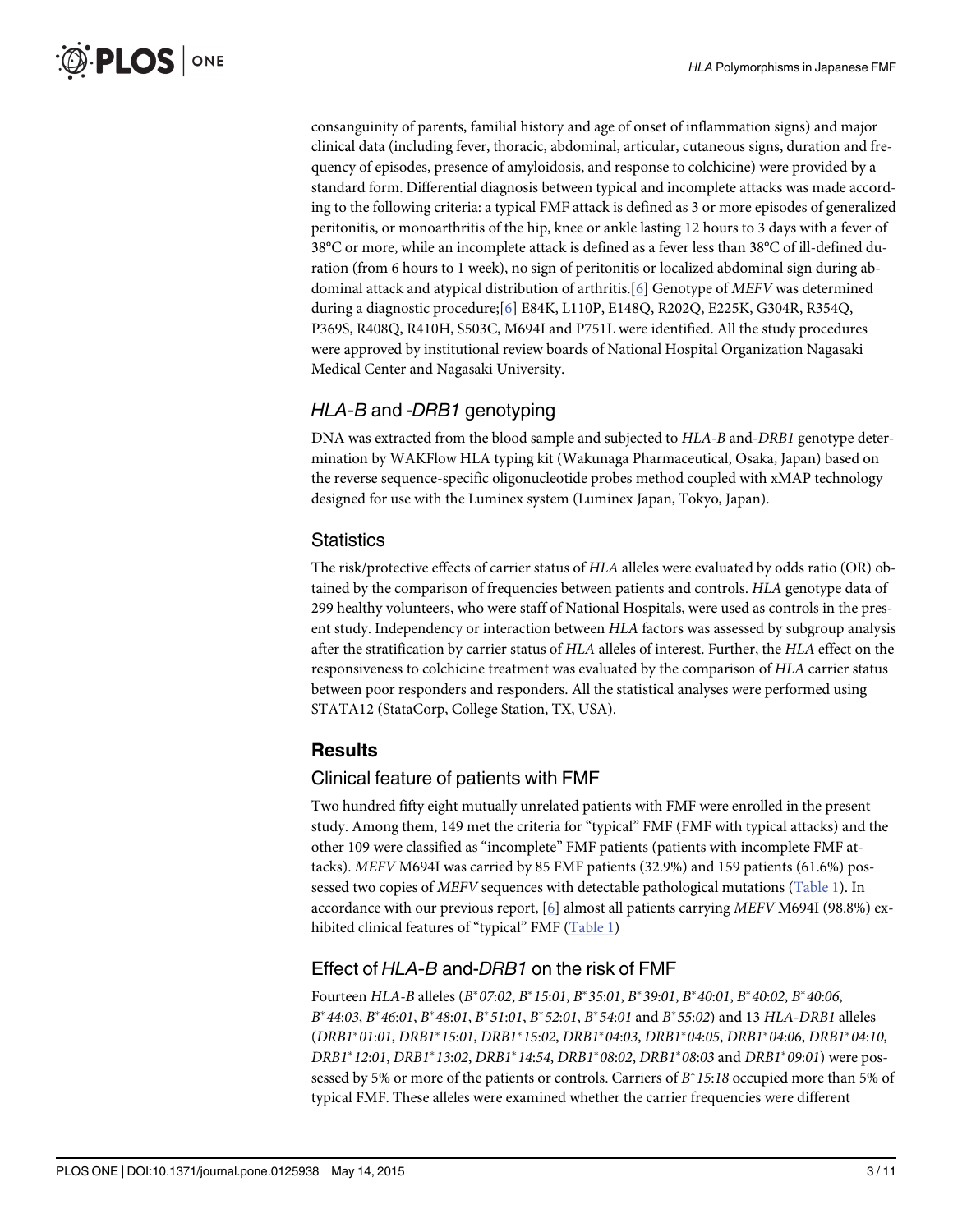#### <span id="page-3-0"></span>[Table 1.](#page-2-0) Basic characteristics of the patients with FMF.

|                                  | <b>All patients</b>  | <b>Clinical</b><br>form<br><b>Typical</b> | Incomplete            | <b>MFFV</b><br>genotype <sup>†</sup><br>M694I | M694I                 | mutation homo or | mutation hemi or |
|----------------------------------|----------------------|-------------------------------------------|-----------------------|-----------------------------------------------|-----------------------|------------------|------------------|
|                                  |                      | <b>FMF</b>                                | <b>FMF</b>            | -positive                                     | -negative             | compound het     | no mutation      |
| Number                           | $n = 258$            | $n = 149$                                 | $n = 109$             | $n = 85$                                      | $n = 172$             | $n = 159$        | $n = 99$         |
| Age of onset (years,<br>mean±SD) | $28.5 \pm 18.9$      | $23.6 \pm 16.1$                           | 35.8±20.6             | $19.7 \pm 12.7$                               | $32.9 \pm 20.1$       | $26.9 \pm 18.2$  | $30.9 \pm 20.0$  |
| Family history of FMF            | 53/245<br>(21.6%)    | 38/147<br>$(25.9\%)$                      | 15/98 (15.3%)         | 25/83 (30.1%)                                 | 28/161<br>$(17.4\%)$  | 35/152 (23.0%)   | 18/93 (19.4%)    |
| <b>Clinical form</b>             |                      |                                           |                       |                                               |                       |                  |                  |
| <b>Typical FMF</b>               | 149/225<br>(66.2%)   |                                           |                       | 84/85 (98.8%)                                 | 64/172<br>(37.2%)     | 104/159 (65.4%)  | 45/99 (45.5%)    |
| Incomplete FMF                   | 76/225<br>$(33.8\%)$ | $\blacksquare$                            |                       | 1/85(1.2%)                                    | 108/172<br>$(62.8\%)$ | 55/159 (34.6%)   | 54/99 (54.5%)    |
| <b>MEFV</b> mutation             |                      |                                           |                       |                                               |                       |                  |                  |
| M694I-positive                   | 85/257<br>$(33.1\%)$ | 84/148<br>$(56.8\%)$                      | 1/109 (0.9%)          | $\blacksquare$                                |                       | 69/158 (43.7%)   | 16/99 (16.2%)    |
| M694I-negative                   | 172/257<br>(66.9%)   | 64/148<br>(43.2%)                         | 108/109<br>$(99.1\%)$ |                                               |                       | 89/158 (56.3%)   | 83/99 (83.8%)    |
| mutation homo or<br>compound het | 99/258<br>(38.4%)    | 45/149<br>$(30.2\%)$                      | 54/109<br>(49.5%)     | 16/85 (18.8%)                                 | 83/172<br>(48.3%)     |                  |                  |
| mutation hemi or no<br>mutation  | 159/258<br>(61.6%)   | 104/149<br>$(69.8\%)$                     | 55/109<br>$(50.5\%)$  | 69/85 (81.2%)                                 | 89/172<br>(51.7%)     |                  |                  |

<sup>†</sup> Patients with FMF were stratified in two ways according to MEFV genotype; (i) presence/absence of a canonical mutation M694I and (ii) homozygosity (homo), compound heterozygosity (compound het) or hemizygosity (hemi) in terms of detectable pathological mutations.

doi:10.1371/journal.pone.0125938.t001

between patients and controls. Consequently,  $4 HLA-B (B*39:01, B*52:01, B*40:01$  and  $B^*44:03$ ) and 3 HLA-DRB1 (DRB1\*15:02, DRB1\*04:03 and DRB1\*08:02) alleles were signifi-cantly different [\(Table 2](#page-4-0) and [S1 Table\)](#page-8-0). The carriers of  $B^*39:01$  were increased in the patients  $(OR = 3.25, p = 0.0012)$ , whereas those of *DRB1*<sup>\*</sup> 15:02 were decreased (OR = 0.45,  $p = 0.00050$ , satisfying Bonferroni's correction for multiple statistical test (n = 28, p < 0.00179) among them.

## HLA effects on the clinical forms of FMF and MEFV genotype

Next, the HLA effects were examined for two clinical forms of FMF, typical and incomplete FMF, as well as patients with certain MEFV genotypes [\(Table 2\)](#page-4-0). The precipitating effect of  $B^*$ 39:01 was observed in incomplete FMF and patients without high-penetrance MEFV allele M694I with higher OR and smaller p value than the comparison between FMF and controls  $(OR = 4.30 \text{ and } 3.83, p = 0.00028 \text{ and } 0.00037,$  respectively), but not in typical FMF or patients carrying M694I. In contrast, the protective effect of  $DRB1*15:02$  was evident in both typical and incomplete FMF (OR = 0.55 and 0.32,  $p = 0.025$  and 0.0010) and in both carriers and noncarriers of M694I (OR =  $0.47$  and  $0.42$ , p =  $0.028$  and  $0.0013$ ), while the effect was slightly stronger in incomplete FMF and patients without M694I. The major HLA effects were augmented in the patients without canonical MEFV variant allele M694I, in accordance with the notion that the lower penetrance in the subset of the disease is owing to the larger contribution of modifiers in the pathogenesis. Additional precipitating alleles such as  $B^*40:01$ ,  $B^*15:18$ ,  $B^*15:01$ , DRB1\*04:03 and DRB1\*08:02 were significant in typical FMF, whereas  $B^*35:01$  and  $DRB1*04:10$  were increased only in incomplete FMF.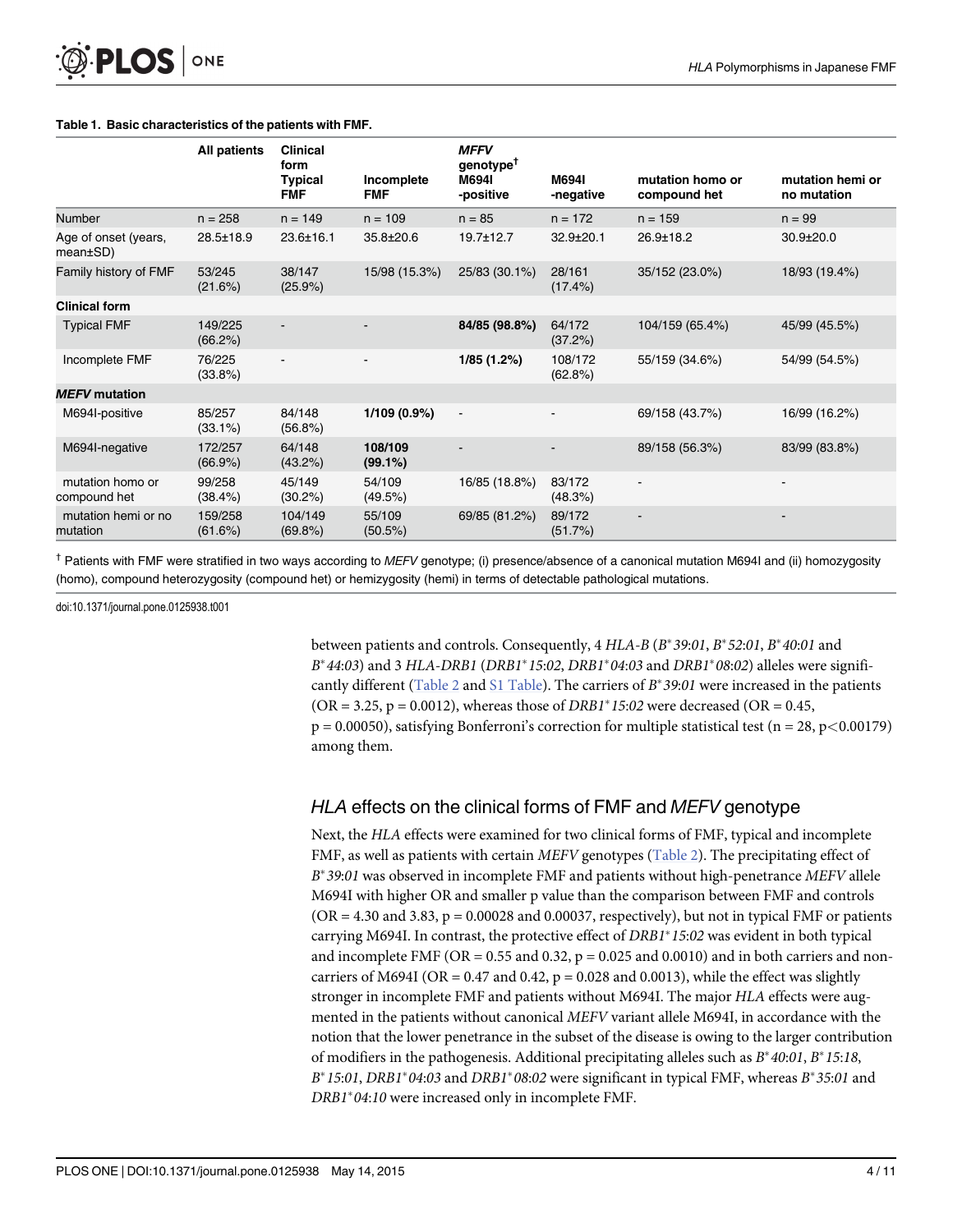#### <span id="page-4-0"></span>Interaction between HLA alleles

Independence/interaction of HLA factors was evaluated by the comparison of carrier frequencies between subpopulations of patients and controls after stratification by carrier status of another HLA allele of interest. Mantel-Haenszel weighed mean was adopted to estimate an OR for each of 4 HLA-B and 3 HLA-DRB1 significant alleles adjusted for carrier status of the other 6 HLA alleles ([Table 3\)](#page-5-0). Among 42 estimations, only OR of  $B^*52:01$  adjusted for DRB1\*15:02 and that of DRB1\*15:02 adjusted for  $B*52:01$  were profoundly attenuated by adjustment, because  $B^*52:01$  and  $DRB1^*15:02$  were associated non-randomly as one of ancestral HLA haplotypes in the Japanese population.[[11](#page-9-0)] Although it did not reach statistical significance, a point estimation of OR of  $DRB1*15:02$  remained less than one regardless of the presence or absence of  $B^*52:01$ , but not in *vice versa* [\(Table 4\)](#page-6-0), suggesting the primary role of *DRB1*<sup>\*</sup>15:02 in the protective effect conferred by the  $B*52:01-DRB1*15:02$  haplotype. Adjusted ORs were similar to un-adjusted ORs irrespectively of the carrier status of the second HLA allele for the other combinations, indicating independence of these HLA factors as the modifiers of the disease risk except for  $B^*52:01$ . Further, the unexpected interaction between  $B^*40:01$  and  $DRB1^*15:02$ was also demonstrated by stratification analysis, in which the protective effect of  $DRB1*15:02$ was completely disabled in the presence of  $B^*40:01$  ([Table 4](#page-6-0)).

| <b>HLA allele</b> | <b>All patients</b>                  | <b>Clinical form</b>                  |                                      | <b>MFFV</b> genotype                |                                      |                                      |                                     |
|-------------------|--------------------------------------|---------------------------------------|--------------------------------------|-------------------------------------|--------------------------------------|--------------------------------------|-------------------------------------|
|                   |                                      | <b>Typical FMF</b>                    | <b>Incomplete FMF</b>                | M694I-positive                      | M694I-negative                       | mutation homo or<br>compound het     | mutation hemi<br>or no mutation     |
| HLA-B             | $n = 257$                            | $n = 149$                             | $n = 108$                            | $n = 85$                            | $n = 171$                            | $n = 159$                            | $n = 98$                            |
| $B*39:01$         | $3.25(1.53 - 6.94)$<br>$p = 0.0012$  | $2.53(1.06 -$<br>6.04) $p = 0.030$    | $4.30(1.82 - 10.2)$<br>$p = 0.00028$ | ns                                  | $3.83(1.73 - 8.48)$<br>$p = 0.00037$ | $3.01(1.31 - 6.92)$<br>$p = 0.0064$  | $3.65(1.48 - 9.00)$<br>$p = 0.0025$ |
| $B*52:01$         | $0.52(0.34 - 0.81)$<br>$p = 0.0030$  | ns                                    | $0.36(0.19 - 0.71)$<br>$p = 0.0020$  | ns                                  | $0.43(0.26 - 0.73)$<br>$p = 0.0013$  | $0.42(0.25 - 0.73)$<br>$p = 0.0013$  | ns                                  |
| $B*40:01$         | $2.25(1.24 - 4.07)$<br>$p = 0.0060$  | $2.42(1.25 -$<br>4.68<br>$p = 0.0069$ | ns                                   | $2.91(1.38 - 6.13)$<br>$p = 0.0034$ | ns                                   | $2.62(1.38 - 4.94)$<br>$p = 0.0023$  | ns                                  |
| $B*44:03$         | $0.63(0.39 - 1.00)$<br>$p = 0.047$   | $0.51(0.28 -$<br>$(0.93)$ p = 0.025   | ns                                   | ns                                  | ns                                   | ns                                   | ns                                  |
| $B*15:18$         | ns                                   | $4.69(1.18 -$<br>13.9<br>$p = 0.0022$ | ns                                   | $3.68(1.03 - 13.1)$<br>$p = 0.032$  | ns                                   | $3.95(1.31 - 11.9)$<br>$p = 0.0083$  | ns                                  |
| $B*15:01$         | ns                                   | $1.86(1.03 -$<br>$(3.35) p = 0.036$   | ns                                   | ns                                  | ns                                   | ns                                   | ns                                  |
| $B*35:01$         | ns                                   | ns                                    | $1.92(1.07 - 3.42)$<br>$p = 0.025$   | ns                                  | ns                                   | ns                                   | ns                                  |
| <b>HLA-DRB1</b>   | $n = 256$                            | $n = 148$                             | $n = 108$                            | $n = 85$                            | $n = 172$                            | $n = 158$                            | $n = 98$                            |
| DRB1*15:02        | $0.45(0.28 - 0.71)$<br>$p = 0.00050$ | $0.55(0.32 -$<br>$(0.93)$ p = 0.025   | $0.32(0.16 - 0.66)$<br>$p = 0.0010$  | $0.47(0.23 - 0.94)$<br>$p = 0.028$  | $0.42(0.24 - 0.72)$<br>$p = 0.0013$  | $0.36(0.20 - 0.64)$<br>$p = 0.00033$ | ns                                  |
| DRB1*04:03        | $2.97(1.20 - 7.32)$<br>$p = 0.013$   | $3.35(1.26 -$<br>$(8.90) p = 0.010$   | ns                                   | 4.94 (1.75-13.9)<br>$p = 0.00080$   | ns                                   | $3.43(1.31 - 8.97)$<br>$p = 0.0075$  | ns                                  |
| DRB1*08:02        | $2.17(1.07 - 4.40)$<br>$p = 0.027$   | $2.48(1.14 -$<br>5.39) $p = 0.018$    | ns                                   | ns                                  | $2.44(1.15 - 5.19)$<br>$p = 0.016$   | $3.19(1.53 - 6.66)$<br>$p = 0.0011$  | ns                                  |
| DRB1*04:10        | ns                                   | ns                                    | $2.75(1.20 - 6.28)$<br>$p = 0.012$   | ns                                  | ns                                   | ns                                   | $2.78(1.19 - 6.48)$<br>$p = 0.013$  |

#### [Table 2.](#page-3-0) HLA carrier status in the patients with FMF.

Odds ratio and its 95% confidence intervals (in parenthesis) for the carriers of HLA-B and-DRB1 alleles were listed when the comparison with the controls gave p<0.05. The results which remained significant after the Bonferroni's procedure are highlighted in **bold** with their p values: 15 HLA-B and 13 DRB1 alleles, in total 28 HLA allele carriers were tested because their frequencies in patents and/or controls were 5% or more; p<0.05/28 $\approx$ 0.00179. ns: not significant, ( $p \geq 0.05$ ).

doi:10.1371/journal.pone.0125938.t002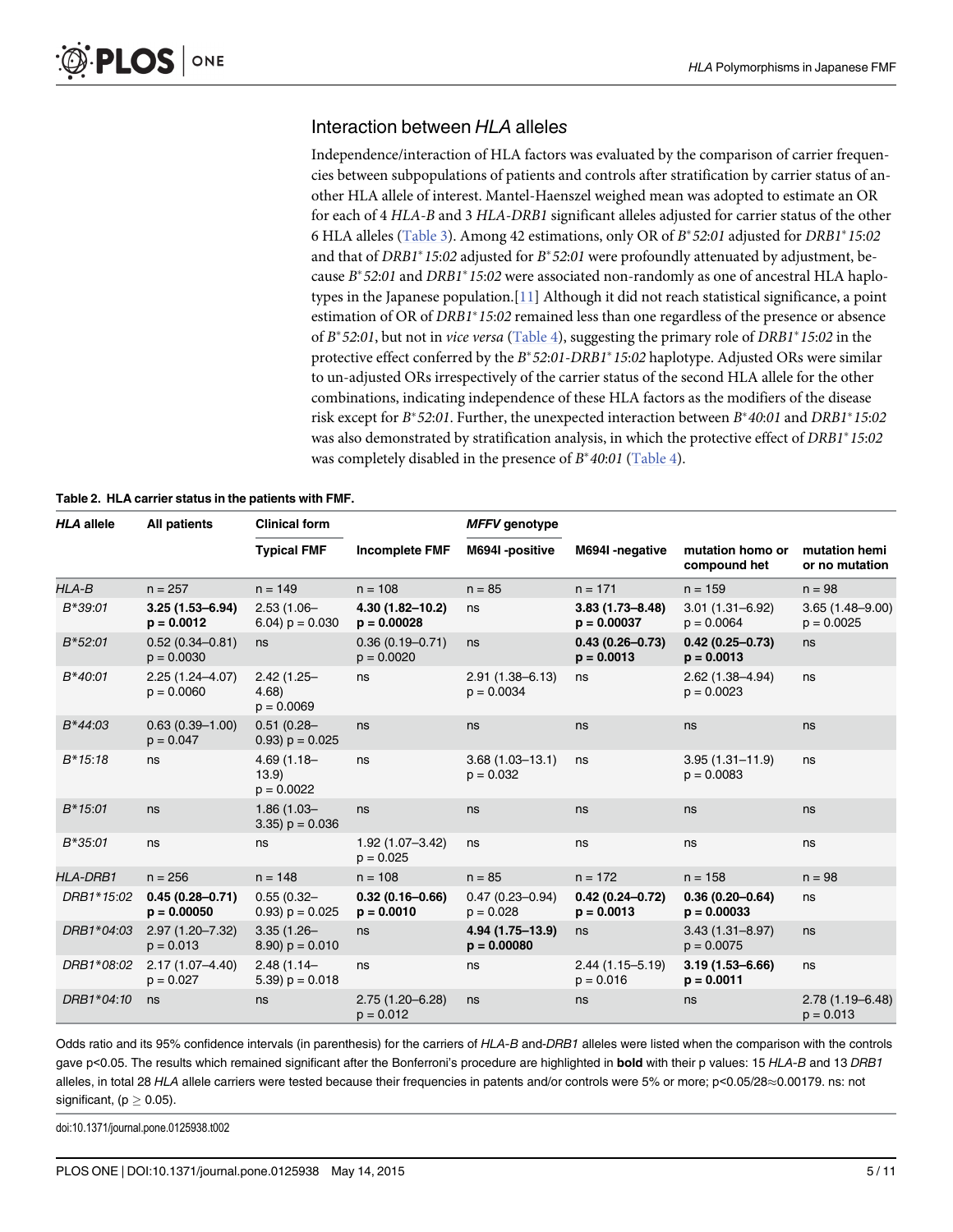<span id="page-5-0"></span>

| <b>HLA allele</b> | un-adjusted                             | adjusted for<br>B*39:01                | $B*52:01$                                    | B*40:01                                 | $B*44:03$                               | DRB1*15:02                            | DRB1*04:03                             | DRB1*08:02                              |
|-------------------|-----------------------------------------|----------------------------------------|----------------------------------------------|-----------------------------------------|-----------------------------------------|---------------------------------------|----------------------------------------|-----------------------------------------|
| HLA-B             |                                         |                                        |                                              |                                         |                                         |                                       |                                        |                                         |
| B*39:01           | $3.25(1.53 -$<br>6.94)<br>$p = 0.0012$  | na                                     | $2.88(1.35 -$<br>6.18)<br>$p = 0.0044$       | $3.32(1.58 -$<br>6.98)<br>$p = 0.00081$ | $3.25(1.52 -$<br>6.97)<br>$p = 0.0013$  | $2.85(1.33 -$<br>6.10<br>$p = 0.0048$ | $3.29(1.53 -$<br>7.10)<br>$p = 0.0013$ | $3.18(1.47 -$<br>6.88)<br>$p = 0.0020$  |
| $B*52:01$         | $0.52(0.34 -$<br>0.81)<br>$p = 0.0030$  | $0.57(0.37 -$<br>(0.88)<br>$p = 0.010$ | na                                           | $0.54(0.35 -$<br>0.83)<br>$p = 0.0047$  | $0.51(0.33 -$<br>0.80)<br>$p = 0.0024$  | $1.00(0.45 -$<br>2.24) $ns†$          | $0.54(0.35 -$<br>0.83)<br>$p = 0.0043$ | $0.54(0.35 -$<br>0.83)<br>$p = 0.0042$  |
| $B*40:01$         | $2.25(1.24 -$<br>4.07)<br>$p = 0.0060$  | $2.31(1.29 -$<br>4.15)<br>$p = 0.0039$ | $2.13(1.18 -$<br>3.82<br>$p = 0.0097$        | na                                      | $2.10(1.15 -$<br>3.82)<br>$p = 0.013$   | $2.19(1.23 -$<br>3.88<br>$p = 0.0062$ | $2.34(1.29 -$<br>4.26)<br>$p = 0.0041$ | $2.34(1.28 -$<br>4.26)<br>$p = 0.0043$  |
| $B*44:03$         | $0.63(0.39 -$<br>1.00)<br>$p = 0.047$   | $0.63(0.39 -$<br>$1.01$ ) ns           | $0.61(0.38 -$<br>0.97)<br>$p = 0.037$        | $0.68(0.42 -$<br>$1.09$ ) ns            | na                                      | $0.60(0.37 -$<br>$0.97$ ) $p = 0.035$ | $0.63(0.39 -$<br>$1.01$ ) ns           | $0.65(0.41 -$<br>$1.05$ ) ns            |
| <b>HLA-DRB1</b>   |                                         |                                        |                                              |                                         |                                         |                                       |                                        |                                         |
| DRB1*15:02        | $0.45(0.28 -$<br>0.71)<br>$p = 0.00050$ | $0.49(0.31 -$<br>0.77)<br>$p = 0.0019$ | $0.44(0.19 -$<br>1.05) $\text{ns}^{\dagger}$ | $0.45(0.28 -$<br>0.71)<br>$p = 0.00053$ | $0.43(0.28 -$<br>0.70)<br>$p = 0.00037$ | na                                    | $0.47(0.30 -$<br>0.74)<br>$p = 0.0010$ | $0.45(0.29 -$<br>0.72)<br>$p = 0.00062$ |
| DRB1*04:03        | $2.97(1.20 -$<br>7.32)<br>$p = 0.013$   | $3.00(1.19 -$<br>7.56)<br>$p = 0.014$  | $2.83(1.15 -$<br>6.97)<br>$p = 0.018$        | $3.15(1.26 -$<br>7.86)<br>$p = 0.0093$  | $2.85(1.18 -$<br>6.88)<br>$p = 0.015$   | $2.72(1.08 -$<br>6.86) $p = 0.027$    | na                                     | $2.87(1.19 -$<br>6.95) $p = 0.014$      |
| DRB1*08:02        | $2.17(1.07 -$<br>4.40<br>$p = 0.027$    | $2.06(1.00 -$<br>4.29<br>$p = 0.047$   | $2.08(1.03 -$<br>4.22<br>$p = 0.037$         | 2.28(1.11)<br>4.68<br>$p = 0.020$       | $2.08(1.02 -$<br>4.22<br>$p = 0.039$    | $2.10(1.04 -$<br>4.23) $p = 0.035$    | $2.12(1.06 -$<br>4.26) $p = 0.029$     | na                                      |

#### [Table 3.](#page-4-0) Odds ratio adjusted for carrier status of second HLA allele.

Odds ratio (and its 95% confidence intervals) for the carriers of HLA-B and-DRB1 alleles were adjusted for carrier status of those alleles. The results which remained significant after the Bonferroni's procedure are highlighted in bold with their p values; p<0.05/28~0.00179. na: not applicable. ns: not significant,  $(p > 0.05)$ .

† Because B\*52:01 and DRB1\*15:02 are in strong linkage disequilibrium in the Japanese population, statistical significance of these tests was severely attenuated.

doi:10.1371/journal.pone.0125938.t003

#### Response to colchicine treatment

Although the good response to the treatment with oral colchicine administration is one of diagnostic criteria for FMF,[\[10](#page-9-0)] a relatively small but not negligible part of the patients are resistant to colchicine-treatment and require alternative anti-inflammatory treatment. Among 170 patients whose clinical data for the response to colchicine were available, 14 patients (8.2%) were clinically classified as non-responders to colchicine-treatment. When the HLA alleles significantly associated with FMF, clinical forms of FMF or subgroups of the patients with characteristic MEFV genotypes identified above were analyzed [\(Table 5\)](#page-6-0),  $B^*35:01$  carriers were more likely resistant to colchicine-treatment; 42.9% of 14 treatment-resistant patients and 13.5% of 156 colchicine-responders possessed  $B^*35:01$  allele (OR = 4.82, 95% confidence interval of OR: 1.47–15.8,  $p = 0.0041$ ), satisfying Bonferroni's collection for multiple statistical tests (n = 11, p < 0.0045).

#### **Discussion**

#### Similarity to other inflammatory diseases with respect to HLA-disease association and differential effects of HLA classes

As an attempt to identify a modifier gene of FMF, we analyze polymorphisms in the HLA-B and-DRB1 loci because of their possible roles in the determination of antigen specificity in immune response as well as known association with various health conditions including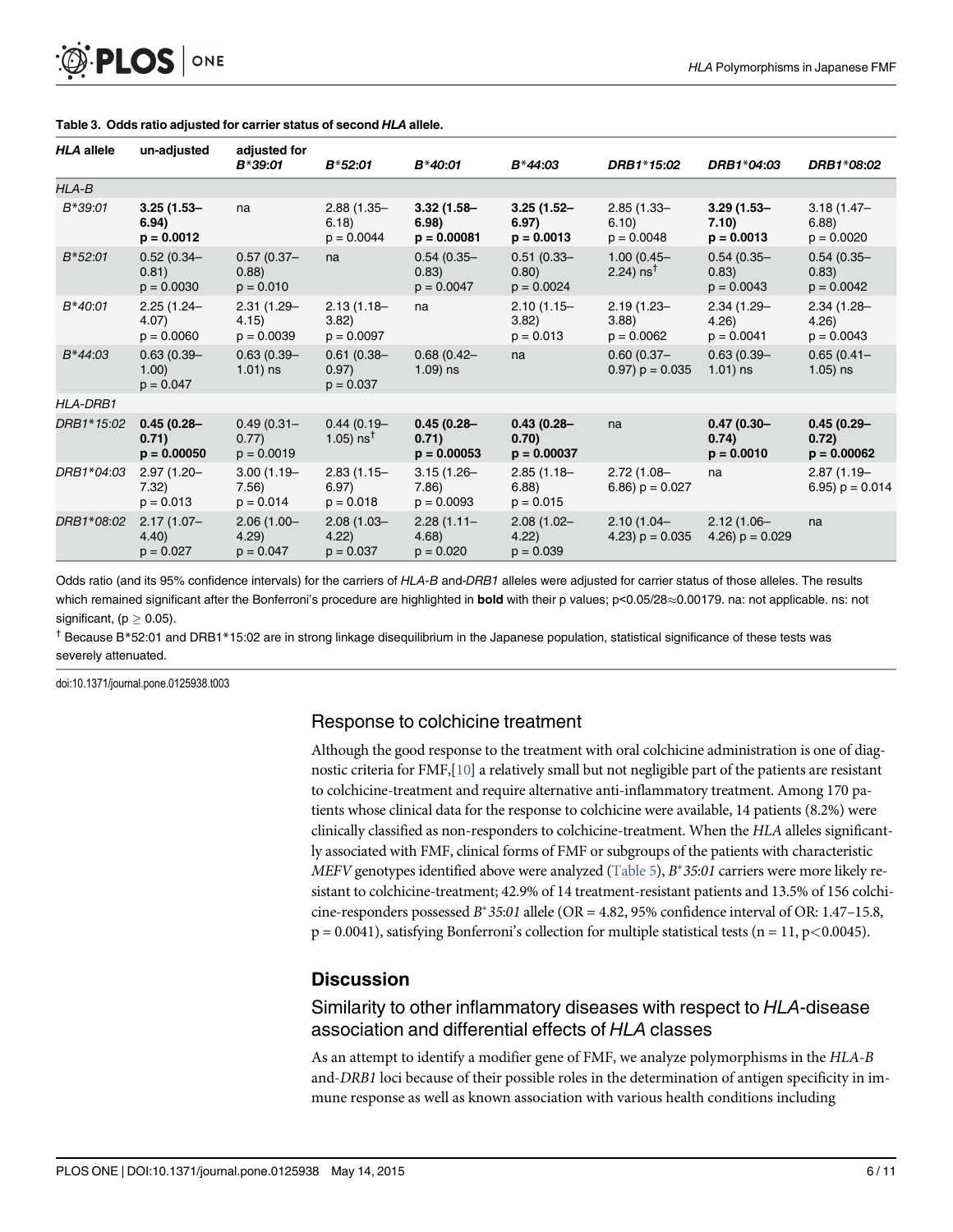#### [Table 4.](#page-4-0) Interaction between HLA alleles.

<span id="page-6-0"></span>PLOS ONE

| HLA allele / Subpopulation <sup>T</sup>             | odds ratio          | р                        | test for homogeneity <sup>#</sup> |
|-----------------------------------------------------|---------------------|--------------------------|-----------------------------------|
| B*52:01                                             |                     |                          |                                   |
| DRB1*15:02-negative                                 | $0.91(0.36 - 2.28)$ | $ns (p = 0.84)$          |                                   |
| DRB1*15:02-positive                                 | $1.36(0.26 - 7.22)$ | $ns (p = 0.71)$          | $ns (p = 0.67)$                   |
| Mantel-Haenszel estimate controlling for DRB1*15:02 | $1.00(0.45 - 2.24)$ | $ns (p = 0.99)$          |                                   |
| $B*40:01$ -negative                                 | $0.50(0.32 - 0.79)$ | $p = 0.0024$             |                                   |
| $B*40:01$ -positive                                 | $1.47(0.25 - 8.57)$ | $ns (p = 0.67)$          | $ns (p = 0.23)$                   |
| Mantel-Haenszel estimate controlling for B*40:01    | $0.54(0.35 - 0.83)$ | $p = 0.0047$             |                                   |
| B*40:01                                             |                     |                          |                                   |
| $B*52:01$ -negative                                 | $1.86(1.00 - 3.50)$ | $ns (p = 0.051)$         |                                   |
| $B*52:01$ -positive                                 | $5.44(0.96 - 30.8)$ | $p = 0.031$              | $ns (p = 0.24)$                   |
| Mantel-Haenszel estimate controlling for B*52:01    | $2.12(1.18 - 3.82)$ | $p = 0.0097$             |                                   |
| DRB1*15:02-negative                                 | $1.69(0.89 - 3.21)$ | $ns (p = 0.10)$          |                                   |
| DRB1*15:02-positive                                 | $9.80(1.73 - 55.4)$ | $p = 0.0015$             | $p = 0.043$                       |
| Mantel-Haenszel estimate controlling for DRB1*15:02 | $2.19(1.23 - 3.88)$ | $p = 0.0062$             |                                   |
| DRB1*15:02                                          |                     |                          |                                   |
| $B*52:01$ -negative                                 | $0.34(0.07 - 1.69)$ | $ns (p = 0.17)$          |                                   |
| $B*52:01$ -positive                                 | $0.51(0.18 - 1.39)$ | $ns (p = 0.18)$          | $ns (p = 0.67)$                   |
| Mantel-Haenszel estimate controlling for B*52:01    | $0.44(0.19-1.05)$   | $ns (p = 0.056)$         |                                   |
| $B*40:01$ -negative                                 | $0.38(0.22 - 0.63)$ | $p = 9.7 \times 10^{-5}$ |                                   |
| $B*40:01$ -positive                                 | $2.20(0.40-12.2)$   | $ns (p = 0.35)$          | $p = 0.034$                       |
| Mantel-Haenszel estimate controlling for B*40:01    | $0.45(0.28 - 0.71)$ | $p = 0.00053$            |                                   |

<sup>†</sup> The effect of carrier status of HLA-B and-DRB1 alleles were separately calculated in two subpopulations for different carrier status of the second HLA allele. Odds ratio and its 95% confidence interval (in parenthesis) are given. Mantel-Haenszel weighed mean was given (as shown as adjusted odds ratio in [Table 3\)](#page-5-0). ns: not significant, ( $p \ge 0.05$ ).

<sup>‡</sup> Test for homogeneity of the effects in two subpopulations. The tests showing differential effects are highlighted in **bold**.

doi:10.1371/journal.pone.0125938.t004

#### [Table 5.](#page-5-0) HLA carrier status in the poor-responders to colchicine treatment.

| <b>HLA alleles</b> | Poor responders | <b>Responders</b> | <b>OR</b>                       | р          |
|--------------------|-----------------|-------------------|---------------------------------|------------|
| $HLA-B$            | $n = 14$        | $n = 156$         |                                 |            |
| $B*39:01$          | 4(28.6%)        | 17 (10.9%)        | $3.27(0.91 - 11.8)$             | ns (0.055) |
| $B*52:01$          | $1(7.1\%)$      | 26 (16.7%)        | $0.38(0.05 - 3.11)$             | ns (0.87)  |
| $B*40:01$          | $1(7.1\%)$      | 23 (14.7%)        | $0.44(0.05 - 3.60)$             | ns (0.61)  |
| $B*44:03$          | 2(14.3%)        | 21 (13.5%)        | $1.07(0.22 - 5.15)$             | ns (0.92)  |
| $B*15:18$          | $0(0.0\%)$      | 7(4.5%)           | $0.69(0.04 - 12.7)^{\dagger}$   | ns (0.65)  |
| $B*15:01$          | $0(0.0\%)$      | 23 (14.7%)        | $0.20(0.01 - 3.40)^{\dagger}$   | ns (0.12)  |
| $B*35:01$          | 6(42.9%)        | 19 (13.5%)        | 4.82 (1.47-15.8)                | 0.0041     |
| <b>HLA-DRB1</b>    | $n = 14$        | $n = 155$         |                                 |            |
| DRB1*15:02         | $0(0.0\%)$      | 19 (12.3%)        | $0.24$ (0.01–4.21) <sup>†</sup> | ns (0.17)  |
| DRB1*04:03         | $0(0.0\%)$      | $11(7.1\%)$       | $0.43(0.02 - 7.74)^{\dagger}$   | ns (0.30)  |
| DRB1*08:02         | 4(26.7%)        | 17 (10.9%)        | $0.92(0.11 - 7.67)$             | ns (0.92)  |
| DRB1*04:10         | 2(14.3%)        | 6(3.9%)           | 4.14 (0.74-23.2)                | ns (0.078) |

Frequency of which was significantly deviated from that of the controls is highlighted in **bold**.

† OR was obtained by Haldane's modifications of Woolf's formula.

doi:10.1371/journal.pone.0125938.t005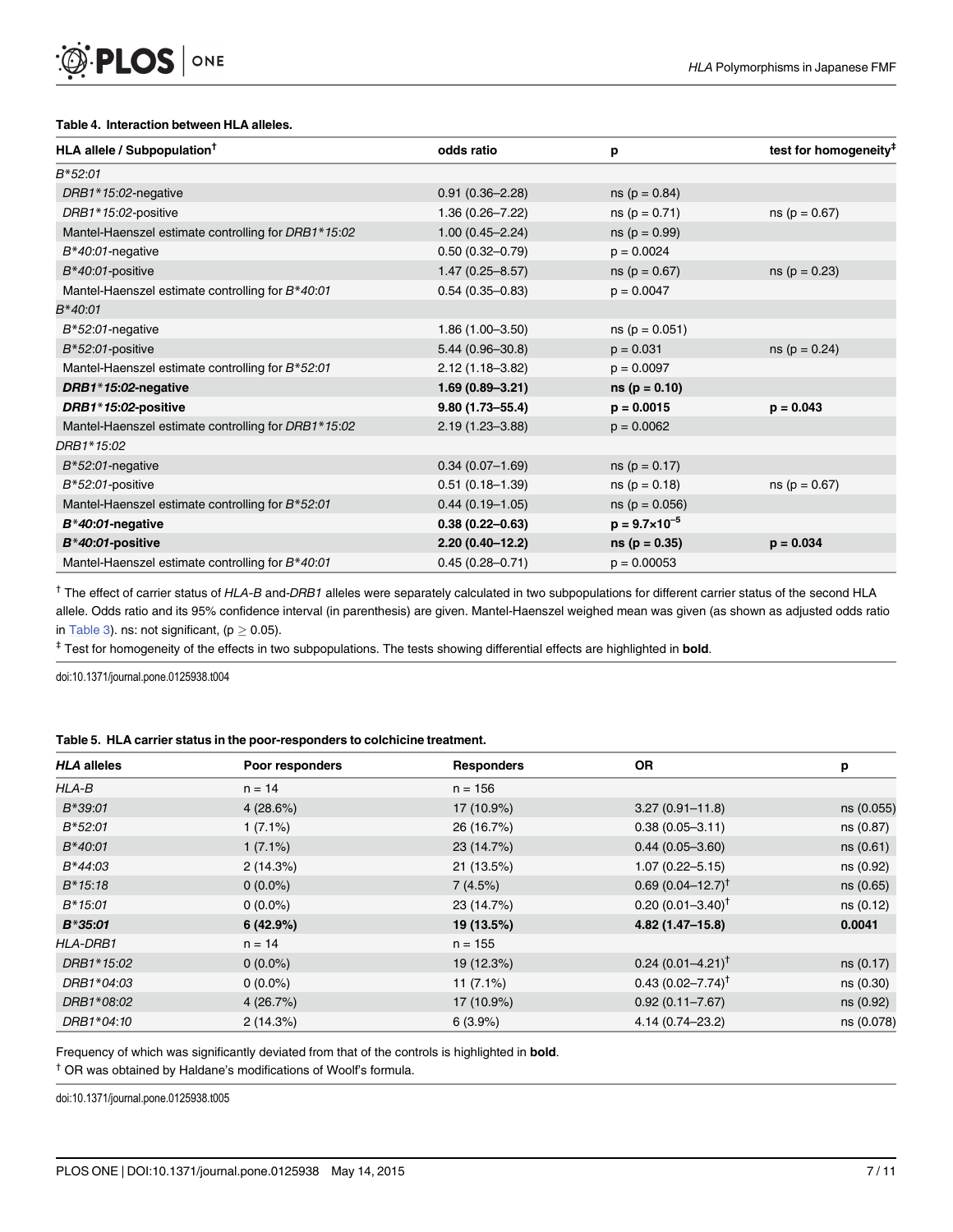<span id="page-7-0"></span>inflammatory diseases, which share certain clinical features with FMF. Consequently, several HLA-B and-DRB1 alleles were demonstrated to be associated with FMF; some of them were reported as risk/protective factor for other diseases.  $B^*39:01$  was associated with severe and sus-tained osteoarticular manifestations complicated with Brucella infection, [[12](#page-9-0)] and  $B^*27$ negative ankylosing spondylitis,[\[13](#page-9-0)] suggesting its proinflammatory nature. Indeed, there are accumulating evidences for special ligand binding characteristics with  $HLA-B^*39.$ [\[14,15\]](#page-9-0)  $B^*40:01$  which encodes HLA-B60 antigenic specificity was the second most significantly associated HLA-B allele with FMF in the present study and has been identified an additional risk factor for ankylosing spondylitis also.  $[16-18]$  $[16-18]$  $[16-18]$  $[16-18]$  $[16-18]$  In contrast, apart from their primary function of antigen presentation to CD4-positive T helper cells in immune response, certain HLA class II alleles play a role in the protection from autoimmunity as in the case of  $DRB1*13:02$  in systemic lupus erythematosus, rheumatoid arthritis and autoimmune thyroid disease,[\[19](#page-9-0)–[21](#page-9-0)] and  $DRB1*15:02$  in rheumatoid arthritis without anti-citrullinated peptode/protein antibodies (ACPA-negative RA),[\[22\]](#page-9-0) in Japanese for example, although the underlying biological mechanisms remain to be uncovered. Similarly, the biological implication of  $DRB1*15:02$  in the protection from FMF is not clear, but non-competitive interaction between  $B^*40:01$  and  $DRB1*15:02$  ([Table 4](#page-6-0)) was distinctive and can provide a potential clue to the understanding of the contribution of protective HLA in the pathogenesis of FMF.

## Common genetic predisposition to FMF and other inflammatory diseases

It has been reported that the patients with FMF are predisposed to other inflammatory diseases such as ankylosing spondylitis and Behçet disease.[\[23,24\]](#page-9-0) MEFV mutations play a role to increase the risk of these diseases even among the patients without the complication of FMF.[\[25](#page-9-0)– [28\]](#page-9-0) Although it still remains unclear how the symptoms of periodical fevers of FMF are triggered, the MEFV product interacts with cellular components of inflammasome whose activity is augmented by the pathogenic mutations.[[29](#page-10-0)] Therefore, it is reasonable to consider that FMF-associated MEFV mutations enhance the cellular responses in the inflammatory diseases which are also associated with certain HLA polymorphisms. Uncovering of the common underlying mechanism in the pathogenesis of these inflammatory diseases in the context of HLA-MEFV interaction would be helpful to find an effective target of novel therapeutic or preventive measures.

#### Predictors of colchicine response

Colchicine is the first choice of the medical treatment of FMF. The response to colchicine is one of remarkable characteristics of FMF and has been a very effective criterion for the differential diagnosis FMF from other inflammatory diseases. In the present study, 14 of 170 patients (8.2%) whose response to colchicine treatment was available were reported as poor responders by care-providing physicians. It has been widely recognized that 5–15% of the patients with FMF do not respond to colchicine.[\[30\]](#page-10-0) We did not examine ABCB1 polymorphisms which are associated with colchicine non-responders, [[31](#page-10-0)] in the present study, but six  $HLA-B^*35:01$ -carriers were identified among poor responders (42.9%) giving a significant increase in the carrier frequency in comparison to colchicine responders. The positive predictive value of  $HLA-B*35:01$ -carriage remained as much as 0.24, but it was a moderately useful predictor of prognosis as assessed by positive likelihood ratio of 4.35.[[32\]](#page-10-0) Despite nation-wide collection of FMF in Japan, the evaluation of predictors of colchicine response was made with relatively small number of poor responders only whose clinical documents were available. Therefore the result of the present study should be confirmed by more colchicine poor responders. None the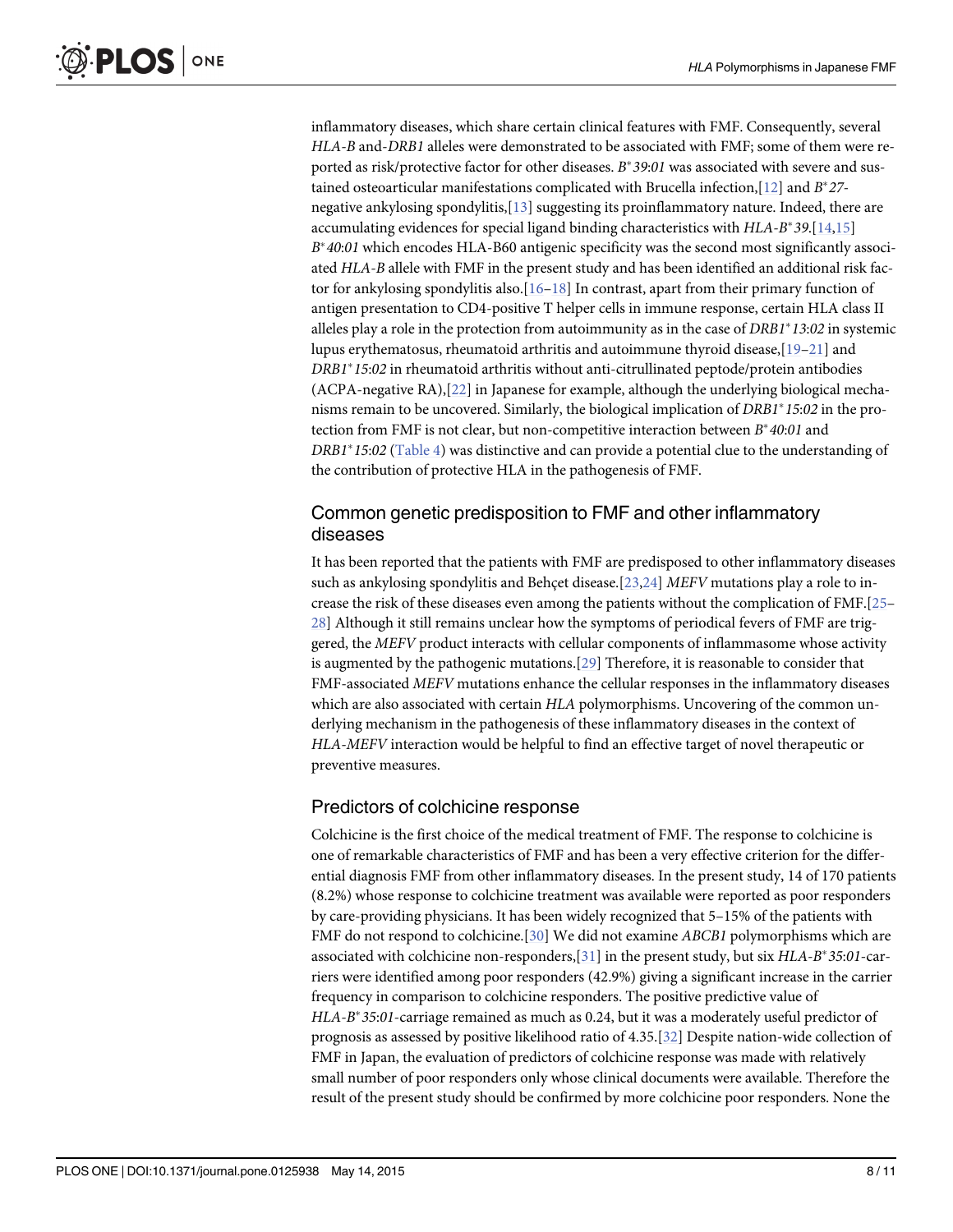<span id="page-8-0"></span>less for this limitation, combination with other prognostic markers such as ABCB1 SNPs may improve the accuracy of prediction to meet practical demands.

#### **Conclusions**

The differential effects of HLA class I and class II alleles on FMF were identified for Japanese population. Modifier genes including HLA explain low penetrance of non-canonical mutations at least in part. Further,  $HLA-B*35:01$  can be a useful predictive marker for the failure of colchicine treatment.

#### Supporting Information

[S1 Table](http://www.plosone.org/article/fetchSingleRepresentation.action?uri=info:doi/10.1371/journal.pone.0125938.s001). Frequency of HLA carriers in the patients with FMF. Frequency of which was significantly deviated from that of the controls is highlighted in bold. † Patients with FMF were stratified in two ways according to MEFV genotype; (i) presence/absence of a canonical mutation M694I and (ii) homozygosity (homo), compound heterozygosity (compound het) or hemizygosity (hemi) in terms of detectable pathological mutations. (DOCX)

#### Acknowledgments

This study was supported in part by the Grant-in-Aid for Scientific Research from the Ministry of Education, Culture, Sports, Science and Technology (MEXT) of Japan (#26293076, granted to MY) and the Grant-in-Aid for Research on Intractable Diseases from Ministry of Health, Labour and Welfare of Japan (granted to KM).

#### Author Contributions

Conceived and designed the experiments: M. Yasunami KM. Performed the experiments: M. Yasunami HN. Analyzed the data: M. Yasunami HN. Contributed reagents/materials/analysis tools: M. Yasunami KA AN M. Yazaki DK AY TT JM HI TK AK KE HF TN MN KM. Wrote the paper: M. Yasunami.

#### References

- [1.](#page-1-0) Ben-Chetrit E, Levy M. Familial Mediterranean fever. Lancet 1998; 351: 659–664. PMID: [9500348](http://www.ncbi.nlm.nih.gov/pubmed/9500348)
- [2.](#page-1-0) Ozen S, Bilginer Y. A clinical guide to autoinflammatory diseases: familial Mediterran.ean fever and next-of-kin. Nat Rev Rheumatol 2014; 10: 135–147. doi: [10.1038/nrrheum.2013.174](http://dx.doi.org/10.1038/nrrheum.2013.174) PMID: [24247370](http://www.ncbi.nlm.nih.gov/pubmed/24247370)
- [3.](#page-1-0) Masters SL, Simon A, Aksentijevich I, Kastner DL. Horror autoinflammaticus: the molecular pathophysiology of autoinflammatory disease. Annu Rev Immunol 2009; 27: 621–668. doi: [10.1146/annurev.](http://dx.doi.org/10.1146/annurev.immunol.25.022106.141627) [immunol.25.022106.141627](http://dx.doi.org/10.1146/annurev.immunol.25.022106.141627) PMID: [19302049](http://www.ncbi.nlm.nih.gov/pubmed/19302049)
- [4.](#page-1-0) Koné-Paut I, Hentgen V, Guillaume-Czitrom S, Compeyrot-Lacassagne S, Tran TA, Touitou I. The clinical spectrum of 94 patients carrying a single mutated MEFV allele. Rheumatology (Oxford) 2009; 48: 840–842. doi: [10.1093/rheumatology/kep121](http://dx.doi.org/10.1093/rheumatology/kep121) PMID: [19465590](http://www.ncbi.nlm.nih.gov/pubmed/19465590)
- [5.](#page-1-0) Touitou I.Inheritance of autoinflammatory diseases: shifting paradigms and nomenclature. J Med Genet 2013; 50: 349–359. doi: [10.1136/jmedgenet-2013-101577](http://dx.doi.org/10.1136/jmedgenet-2013-101577) PMID: [23536687](http://www.ncbi.nlm.nih.gov/pubmed/23536687)
- [6.](#page-1-0) Migita K, Uehara R, Nakamura Y, Yasunami M, Tsuchiya-Suzuki A, Yazaki M, et al. Familial Mediterranean fever in Japan. Medicine (Baltimore) 2012; 91: 337–343. doi: [10.1097/MD.0b013e318277cf75](http://dx.doi.org/10.1097/MD.0b013e318277cf75) PMID: [23111802](http://www.ncbi.nlm.nih.gov/pubmed/23111802)
- [7.](#page-1-0) Braun J, Bollow M, Remlinger G, Eggens U, Rudwaleit M, Distler A, et al. Prevalence of spondylarthropathies in HLA-B27 positive and negative blood donors. Arthritis Rheum 1998; 41: 58–67. PMID: [9433870](http://www.ncbi.nlm.nih.gov/pubmed/9433870)
- [8.](#page-1-0) Gregersen PK, Silver J, Winchester RJ. The shared epitope hypothesis. An approach to understanding the molecular genetics of susceptibility to rheumatoid arthritis. Arthritis Rheum 1987; 30: 1205–1213. PMID: [2446635](http://www.ncbi.nlm.nih.gov/pubmed/2446635)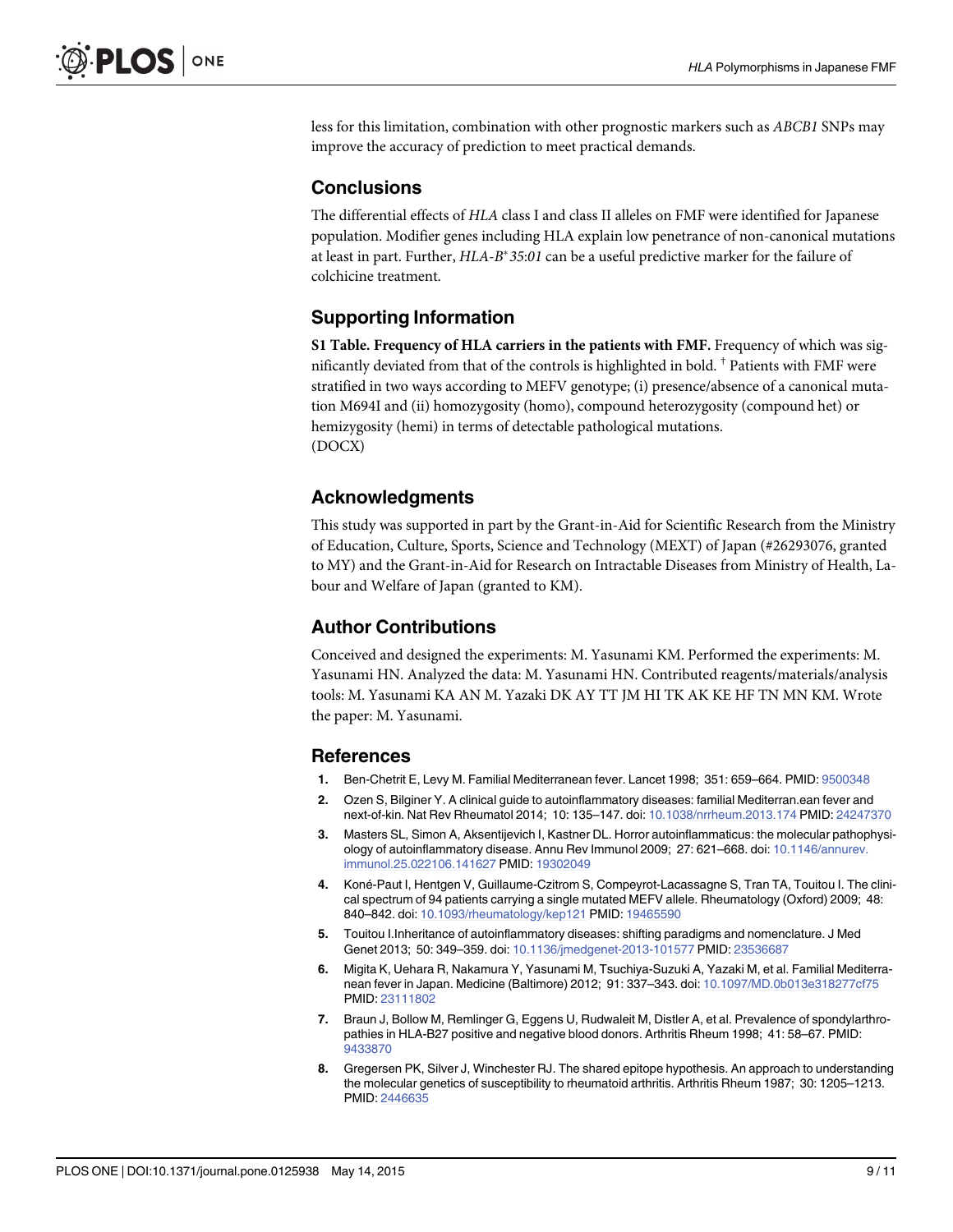- <span id="page-9-0"></span>[9.](#page-1-0) Ohno S, Ohguchi M, Hirose S, Matsuda H, Wakisaka A, Aizawa M. Close association of HLA-Bw51 with Behçet's disease. Arch Ophthalmol 1982; 100: 1455–1458. PMID: [6956266](http://www.ncbi.nlm.nih.gov/pubmed/6956266)
- [10.](#page-1-0) Livneh A, Langevitz P, Zemer D, Zaks N, Kees S, Lidar T, et al. Criteria for the diagnosis of familial Mediterranean fever. Arthritis Rheum 1997; 40: 1879–1885. PMID: [9336425](http://www.ncbi.nlm.nih.gov/pubmed/9336425)
- [11.](#page-4-0) Tokunaga K, Ishikawa Y, Ogawa A, Wang H, Mitsunaga S, Moriyama S, et al. Sequence-based association analysis of HLA class I and II alleles in Japanese supports conservation of common haplotypes. Immunogenetics 1997; 46: 199–205. PMID: [9211745](http://www.ncbi.nlm.nih.gov/pubmed/9211745)
- [12.](#page-7-0) Bravo MJ, Colmenero Jde D, Alonso A, Caballero A. HLA-B\*39 allele confers susceptibility to osteoarticular complications in human brucellosis. J Rheumatol 2003; 30: 1051–1053. PMID: [12734905](http://www.ncbi.nlm.nih.gov/pubmed/12734905)
- [13.](#page-7-0) Yamaguchi A, Tsuchiya N, Mitsui H, Shiota M, Ogawa A, Tokunaga K, et al. Association of HLA-B39 with HLA-B27-negative ankylosing spondylitis and pauciarticular juvenile rheumatoid arthritis in Japanese patients. Evidence for a role of the peptide-anchoring B pocket. Arthritis Rheum 1995; 38: 1672– 1677. PMID: [7488289](http://www.ncbi.nlm.nih.gov/pubmed/7488289)
- [14.](#page-7-0) Sobao Y, Tsuchiya N, Takiguchi M, Tokunaga K. Overlapping peptide-binding specificities of HLA-B27 and B39: evidence for a role of peptide supermotif in the pathogenesis of spondylarthropathies. Arthritis Rheum 1999; 42: 175–181. PMID: [9920028](http://www.ncbi.nlm.nih.gov/pubmed/9920028)
- [15.](#page-7-0) Yagüe J, Alvarez I, Rognan D, Ramos M, Vázquez J, de Castro JA. An N-acetylated natural ligand of human histocompatibility leukocyte antigen (HLA)-B39. Classical major histocompatibility complex class I proteins bind peptides with a blocked NH(2) terminus in vivo. J Exp Med 2000; 191: 2083–2092. PMID: [10859333](http://www.ncbi.nlm.nih.gov/pubmed/10859333)
- [16.](#page-7-0) Robinson WP, van der Linden SM, Khan MA, Rentsch HU, Cats A, Russell A, et al. HLA-Bw60 increases susceptibility to ankylosing spondylitis in HLA-B27+ patients. Arthritis Rheum 1989; 32: 1135– 1141. PMID: [2789045](http://www.ncbi.nlm.nih.gov/pubmed/2789045)
- 17. Brown MA, Pile KD, Kennedy LG, Calin A, Darke C, Bell J, et al. HLA class I associations of ankylosing spondylitis in the white population in the United Kingdom. Ann Rheum Dis 1996; 55: 268–270. PMID: [8733445](http://www.ncbi.nlm.nih.gov/pubmed/8733445)
- [18.](#page-7-0) Wei JC, Tsai WC, Lin HS, Tsai CY, Chou CT.HLA-B60 and B61 are strongly associated with ankylosing spondylitis in HLA-B27-negative Taiwan Chinese patients. Rheumatology (Oxford) 2004; 43: 839– 842. PMID: [15113995](http://www.ncbi.nlm.nih.gov/pubmed/15113995)
- [19.](#page-7-0) Furukawa H, Kawasaki A, Oka S, Ito I, Shimada K, Sugii S, et al. Human leukocyte antigens and systemic lupus erythematosus: a protective role for the HLA-DR6 alleles DRB1\*13:02 and \*14:03. PLoS One 2014; 9: e87792. doi: [10.1371/journal.pone.0087792](http://dx.doi.org/10.1371/journal.pone.0087792) PMID: [24498373](http://www.ncbi.nlm.nih.gov/pubmed/24498373)
- 20. Oka S, Furukawa H, Kawasaki A, Shimada K, Sugii S, Hashimoto A, et al. Protective effect of the HLA-DRB1\*13:02 allele in Japanese rheumatoid arthritis patients. PLoS One 2014; 9: e99453. doi: [10.](http://dx.doi.org/10.1371/journal.pone.0099453) [1371/journal.pone.0099453](http://dx.doi.org/10.1371/journal.pone.0099453) PMID: [24911054](http://www.ncbi.nlm.nih.gov/pubmed/24911054)
- [21.](#page-7-0) Ueda S, Oryoji D, Yamamoto K, Noh JY, Okamura K, Noda M, et al. Identification of independent susceptible and protective HLA alleles in Japanese autoimmune thyroid disease and their epistasis. J Clin Endocrinol Metab 2014; 99: E379–383. doi: [10.1210/jc.2013-2841](http://dx.doi.org/10.1210/jc.2013-2841) PMID: [24285682](http://www.ncbi.nlm.nih.gov/pubmed/24285682)
- [22.](#page-7-0) Terao C, Ohmura K, Ikari K, Kochi Y, Maruya E, Katayama M, et al. ACPA-Negative RA Consists of Two Genetically Distinct Subsets Based on RF Positivity in Japanese. PLoS One 2012; 7: e40067 doi: [10.1371/journal.pone.0040067](http://dx.doi.org/10.1371/journal.pone.0040067) PMID: [22792215](http://www.ncbi.nlm.nih.gov/pubmed/22792215)
- [23.](#page-7-0) Ben-Chetrit E, Cohen R, Chajek-Shaul T. Familial mediterranean fever and Behçet's disease—are they associated? J Rheumatol 2002; 29: 530–534. PMID: [11908568](http://www.ncbi.nlm.nih.gov/pubmed/11908568)
- [24.](#page-7-0) Akar S, Soysal O, Balci A, Solmaz D, Gerdan V, Onen F, et al. High prevalence of spondyloarthritis and ankylosing spondylitis among familial Mediterranean fever patients and their first-degree relatives: further evidence for the connection. Arthritis Res Ther 2013; 15: R21. doi: [10.1186/ar4154](http://dx.doi.org/10.1186/ar4154) PMID: [23356447](http://www.ncbi.nlm.nih.gov/pubmed/23356447)
- [25.](#page-7-0) Touitou I, Magne X, Molinari N, Navarro A, Quellec AL, Picco P, et al. MEFV mutations in Behçet's disease. Hum Mutat 2000; 16: 271–272. PMID: [10980540](http://www.ncbi.nlm.nih.gov/pubmed/10980540)
- 26. Atagunduz P, Ergun T, Direskeneli H. MEFV mutations are increased in Behçet's disease (BD) and are associated with vascular involvement. Clin Exp Rheumatol 2003; 21(Suppl 30): S35–37. PMID: [14727457](http://www.ncbi.nlm.nih.gov/pubmed/14727457)
- 27. Cosan F, Ustek D, Oku B, Duymaz-Tozkir J, Cakiris A, Abaci N, et al. Association of familial Mediterranean fever-related MEFV variations with ankylosing spondylitis. Arthritis Rheum 2010; 62: 3232–3236. doi: [10.1002/art.27683](http://dx.doi.org/10.1002/art.27683) PMID: [20669279](http://www.ncbi.nlm.nih.gov/pubmed/20669279)
- [28.](#page-7-0) Kirino Y, Zhou Q, Ishigatsubo Y, Mizuki N, Tugal-Tutkun I, Seyahi E, et al. Targeted resequencing implicates the familial Mediterranean fever gene MEFV and the toll-like receptor 4 gene TLR4 in Behçet disease. Proc Natl Acad Sci U S A 2013; 110: 8134–8139. doi: [10.1073/pnas.1306352110](http://dx.doi.org/10.1073/pnas.1306352110) PMID: [23633568](http://www.ncbi.nlm.nih.gov/pubmed/23633568)